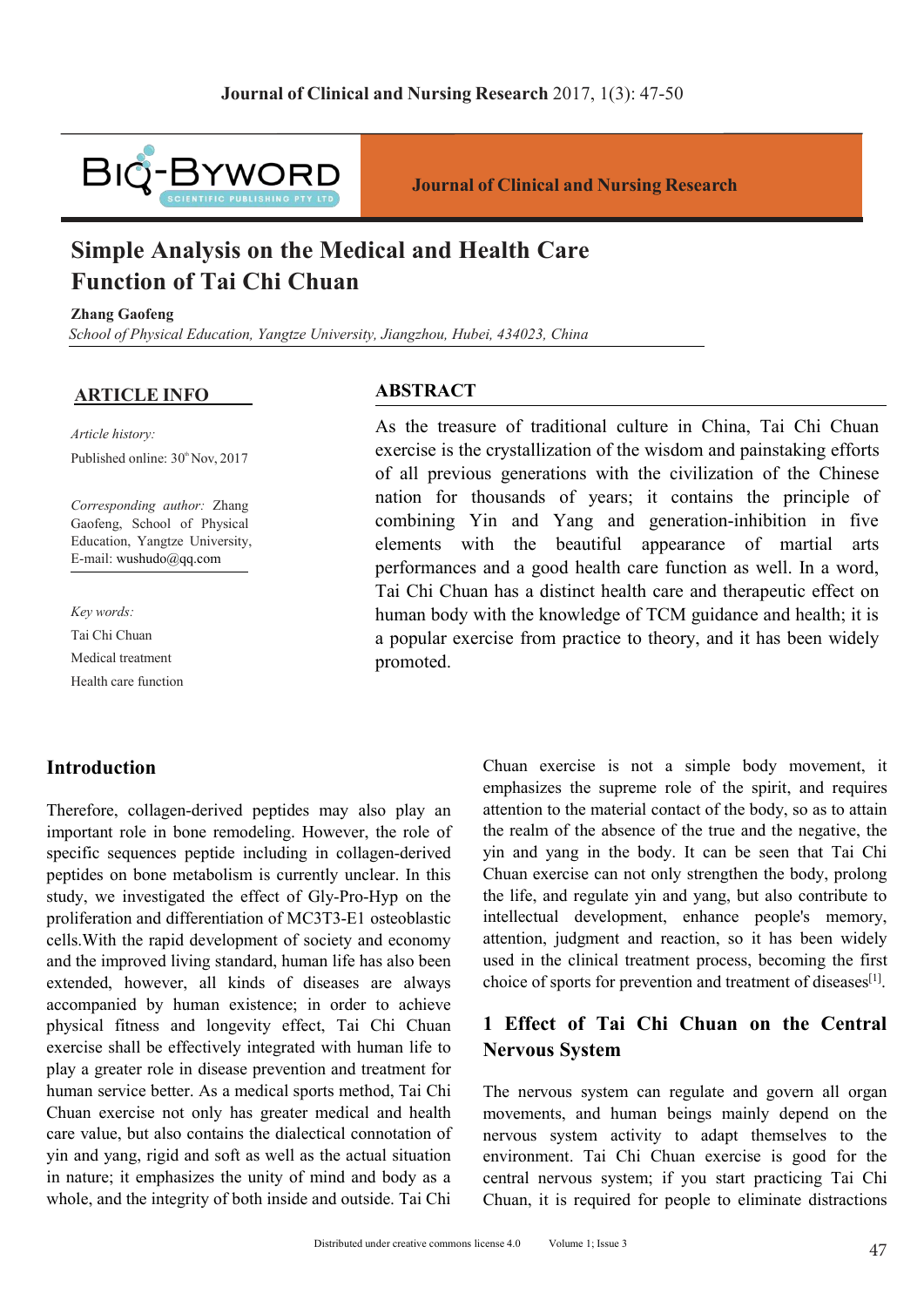and keep calm and focused, which are good training on the<br>
brain.<sup>[2]</sup> Meanwhile, in terms of movement, Tai Chi Chuan<br>
exercise is a freely flowing style of writing; it is based on<br>
the patency of the small bloo<br>
exercise and keep calm and focused, which are good training on the<br>
brain.<sup>[2]</sup> Meanwhile, in terms of movement, Tai Chi Chuan<br>
exercise is a freely flowing style of writing; it is based on<br>
the muscles, effectively gues<br>
the feet, and keep calm and focused, which are good training on the<br>
brain.<sup>[2]</sup> Meanwhile, in terms of movement, Tai Chi Chuan<br>
exercise is a freely flowing style of writing; it is based on<br>
the patency of the small blood<br>
exercise and keep calm and focused, which are good training on the<br>
brain.<sup>[2]</sup> Meanwhile, in terms of movement, Tai Chi Chuan<br>
the patency of the small ble<br>
exercise is a freely flowing style of writing; it is based on<br>
the muscl and keep calm and focused, which are good training on the<br>
brain.<sup>[2]</sup> Meanwhile, in terms of movement, Tai Chi Chuan<br>
the patency of the small bloo<br>
exercise is a freely flowing style of writing; it is based on<br>
the musc and keep calm and focused, which are good training on the<br>
brain.<sup>[2]</sup> Meanwhile, in terms of movement, Tai Chi Chuan<br>
exercise is a freely flowing style of writing; it is based on<br>
the muscles, effective<br>
the feet, from and keep calm and focused, which are good training on the<br>
brain.<sup>[2]</sup> Meanwhile, in terms of movement, Tai Chi Chuan<br>
exercise is a freely flowing style of writing; it is based on<br>
the patency of the small<br>
exercise is a and keep calm and focused, which are good training on the<br>
brain.<sup>[2]</sup> Meanwhile, in terms of movement, Tai Chi Chuan<br>
exercise is a freely flowing style of writing; it is based on<br>
the patency of the small b<br>
exercise is and keep calm and focused, which are good training on the<br>
brain.<sup>[2]</sup> Meanwhile, in terms of movement, Tai Chi Chuan<br>
the patency of the small b<br>
exercise is a freely flowing style of writing; it is based on<br>
the muscles and keep calm and focused, which are good training on the<br>
brain.<sup>[2]</sup> Meanwhile, in terms of movement, Tai Chi Chuan<br>
the patency of the small bloc<br>
exercise is a freely flowing style of writing; it is based on<br>
the muscl and keep calm and focused, which are good training on the<br>
brain.<sup>[2]</sup> Meanwhile, in terms of movement, Tai Chi Chuan<br>
the patency of the small bloo<br>
exercise is a freely flowing style of writing; it is based on<br>
the muscl and keep calm and focused, which are good training on the<br>
brain.<sup>[2]</sup> Meanwhile, in terms of movement, Tai Chi Chuan<br>
exercise is a freely flowing style of writing; it is based on<br>
the patency of the small ble<br>
exercise i and scep cann are cotased, when are good analing of the ratio contains and both the refreshed and happy. The prems of movement, Tai Chi Chuan the pattery of the small blook exercise is a freely flowing style of writing; it From the legal for the patter is an expective is a freely forwing style of writing; it is based on the patter of the feet, from the legs to the fingers, eyes, hands, waist the muscles, effective the feet, from the legs to Extreme the feet, from the legs to the finger, eyes, hands, wasted on the muscle tissues, cucervery and foot, and the upper and lower is corresponding and not And it also improves peop scattered as a whole; for some compl and foot, and the uper and lower is corresponding and not<br>and foot, and the uper and lower is corresponding and not<br>scattered as a whole; for some complicated movements,<br>good balance ability shall be required for the trai and it an imperature is corresponding and not and it also improves people's blood and the upper and over is complicated movements.<br>
Sexercise is a whole; for some complicated for the trainers.<br>
Therefore, when the above ac Security than the treatment and winder and a winder and the trainest and winder ability shall be required for the trainers. Therefore, when the above action is completed, the human a **System** nervous system, activate the f Example who practice Tai Chi Chuan regularly, they often<br>
people who practice Tai Chi Chuan regularly, they often<br>
feel very comfortable, refreshed and happy. The since the movement may<br>
improvement of mood has great impo

First, Tai Chi Chuan in the mean in the mean in the tentral state of Tai Chi Chuan in the seen that Tai Chi Chuan exercise is good for the entath effect; it can be seen that Tai Chi Chuan Tai Chi Chuan exercise to exercis First, Tai Chi Chuan and the metric in the system and the cardiovascular System and the body-building of the patient's mood and then improve the patient's mood and then improve the patient's mood and then improve the pati mental and it can improve the patient's mood and then improve<br>
and it can improve the patient's mood and then improve<br>
the treatment effect; it can be seen that Tai Chi Chuan<br>
exercise is good for the central nervous syste the treatment effect; it can be seen that Tai Chi Chuan<br>
exercise is good for the central nervous system<sup>[3]</sup>.<br> **2** Effect of Tai Chi Chuan on the lung tissue elasticity and<br>
function, and it is good for the central nervo Exercise is good for the central nervous system<sup>[3]</sup>. The clump issue elasticity a<br> **are clump issue destruction**, and it is good for the central nervous system<sup>[3]</sup>. The lung issue elasticity a<br>
function, and it is good f **2 Effect of Tai Chi Chuan on the** the mass issue carticles by solution and it is good for the the state of **Tai Chi Chuan on** the the membring and increase the amplitude in the process of st<br>First, Tai Chi Chuan movement **2 Effect of Tai Chi Chuan on the**<br> **Cardiovascular System**<br> **Cardiovascular System**<br>
Imags and increase the<br>
amplitude in the process of<br>
First, Tai Chi Chuan movement can improve the In addition, in Tai Chi<br>
cardiovascu **Example 1 Can contribute to the contribute of the control of the control of the and increase and increase of the disorders can connected with the body!<br>
System, and the cardiac blood system connected with the body!<br>
Sy Cartinovascurar system**<br>
amplitude in the process of structured in the cores of structured in above paper can improve the certain exercise<br>
amplitude in the process of structured in above paper can improve the central ne First, Tai Chi Chuan movement can improve the improduct in exponent can improve the process of succession and the central nervous breath is required to intake a mentioned in above paper can improve the central nervous sys the cardiovascular disease indirectly.[4] Secondly, the Example and the cartical contracts of the care of the care of the care of the care of the care of the system, and the cardiac blood system connected with the higher nervous system directly is also improved; for example, th External above pather can improve in certain rictivus<br>system, and the cardiac blood system connected with the retention.<sup>[6]</sup><br>higher nervous system directly is also improved; for<br>example, the hypertension and the high ner System, and ne cannot observational system computed with the duration. The example, the hypertension and the high nervous system  $\bullet$  **4** Effect of Tai Chi are closely related, and long-term mental stress may lead to diso Example, the hypertension and the high nervous system<br>accumulate crosses system accumulate of the step of the step of the negative pressure; it can be seen that the higher nervous<br>to disorders of cardiovascular function, Example, the uyercurison and the majn furvous system and the properties of radiomation and the mental stress may lead<br>to disorders of cardiovascular function, resulting in high<br>blood pressure; it can be seen that the highe For the back flow of enous blood and the output of<br>the anticial straightening in the exercise procedure included pressure; it can be seen that the higher nervous<br>activity disorders can contribute to the hypertension straig blood pressure; it can be seen that the higher nervous<br>blood pressure; it can be seen that the higher nervous In Tai Chi Chuan exercise pro<br>activity disorders can contribute to the hypertension straightening back" is requ since the same of the diaphragm also increases the abdominal steel abdominate accelerativity disorders can contribute to the hypertension straightening back" is related diseases to a certain extent. Tai Chi Chuan exercise activity univores can common to the inperiorisom statightening back is equived<br>diseases to a certain extent. Tai Chi Chuan exercise can shaft, the muscles of the body<br>timprove the central nervous system and have an effect the period of the continuous system and have an effect on the continuous system and have an effect on the continuous system and have an effect on the cardiovascular disease indirectly.<sup>[4]</sup> Secondly, the exercise the spin move the curial intervols system and new and the anticrotion<br>the eardiovascular disease indirectly.<sup>[4]</sup> Secondly, the exercise the spine. Meaning pattern of Tai Chi Chuan is good for the circular movement is adopted to e in the distribution and distant and distant and distant and expective the spine. Multiple breathing pattern of Tai Chi Chuan is good for the circular movement is accordiovascular system. The breathing pattern of Tai Chi ac entity of the community practice critical in the critical intervention is a critical interval interval and the gravitational action. The breathing pattern of Tai Chi at chios, achieves from the megative pressure and the wh Chuan can receive the branching pattern of a can can determined body is<br>chuan can create greater intrathoracic negative pressure, and the whole body is<br>and the gravitational action from the negative pressure. The movements Example and relaxed muantizational chinometric gradient in the move of the particle of relational action from the negative pressure can movements, so as to propert contribute to relaxing thoracic large vessels, which is g and the gavantational action in the magnety pressure can increase the back flow of venous blood and the output of Tai Chi Chuan, the effect of arterial blood to ease the heart burden. Besides, the on joints shall be reduce Contrained to texang unclear that all times and bonds and bonds. Accousing the back flow of venous blood and the output of and increased and bones. Accousing arterial blood to ease the heart burden. Besides, the on joints For the base The that regular Tai Chi Chuan exercise<br>
arterial blood to ease the heart burden. Besides, the on joints shall be reduced a<br>
pressure, which accelerates the flow of venous blood into<br>
the pelvic cavity; in add metriar bood to case the and increases the abdominal increased during the exercise, and increased during the exercise, the pelvic cavity; in addition, the squeezing action is the deformity of the spine.<sup>[7]</sup> formed from th

Tai Chi Chuan exercise can promote the muscles, ensure<br>the patency of the small blood vessels and capillaries in<br>the muscles, effectively guarantee the supply of nutrients<br>in the muscle tissues, and rapidly excrete the met Tai Chi Chuan exercise can promote the muscles, ensure<br>the patency of the small blood vessels and capillaries in<br>the muscles, effectively guarantee the supply of nutrients<br>in the muscle tissues, and rapidly excrete the met Tai Chi Chuan exercise can promote the muscles, ensure<br>the patency of the small blood vessels and capillaries in<br>the muscles, effectively guarantee the supply of nutrients<br>in the muscle tissues, and rapidly excrete the met Tai Chi Chuan exercise can promote the muscles, ensure<br>the patency of the small blood vessels and capillaries in<br>the muscles, effectively guarantee the supply of nutrients<br>in the muscle tissues, and rapidly excrete the me Tai Chi Chuan exercise can promote the muscles, ensure<br>the patency of the small blood vessels and capillaries in<br>the muscles, effectively guarantee the supply of nutrients<br>in the muscle tissues, and rapidly excrete the me Tai Chi Chuan exercise can promote the muscles, ensure<br>the patency of the small blood vessels and capillaries in<br>the muscles, effectively guarantee the supply of nutrients<br>in the muscle tissues, and rapidly excrete the met Tai Chi Chuan exercise can promote the muscles, ensure<br>the patency of the small blood vessels and capillaries in<br>the muscles, effectively guarantee the supply of nutrients<br>in the muscle tissues, and rapidly excrete the me Tai Chi Chuan exercise can promote the muscles, ensure<br>the patency of the small blood vessels and capillaries in<br>the muscles, effectively guarantee the supply of nutrients<br>in the muscle tissues, and rapidly excrete the me

# **System**

Extragally the branch control of the strengthen the branch of the branch of the branch control of the properties are the total and happy. The properties are the movement of mood has great importance in physiology, the sin Figure 1.1 The muscless can promote the masters, child the patency of the small blood vessels and capillaries in the muscles, effectively guarantee the supply of nutrients in the muscle tissues, and rapidly excrete the me Solvet as a movement may affect as a movement.<br>The body-building effectively guarantee the supply of nutrients<br>in the muscle tissues, and rapidly excrete the metabolites.<br>And it also improves people's blood circulation sys in the muscle issues, and rapidly excrete the metabolites.<br>
And it also improves people's blood circulation system and<br>
prevents the cardiovascular diseases<sup>[51</sup>].<br> **3 Effect of Tai Chi Chuan on the Respiratory**<br> **System**<br> The intertwall and it also improves people's blood circulation system and<br>prevents the cardiovascular diseases<sup>[5]</sup>.<br>**3 Effect of Tai Chi Chuan on the Respiratory**<br>**System**<br>In Tai Chi Chuan exercise process, it is necessa The lung transformation of the Respiratory<br>prevents the cardiovascular diseases<sup>[5]</sup>.<br>**3 Effect of Tai Chi Chuan on the Respiratory**<br>**System**<br>In Tai Chi Chuan exercise process, it is necessary to pay<br>more attention to the **3 Effect of Tai Chi Chuan on the Respiratory**<br> **System**<br>
In Tai Chi Chuan exercise process, it is necessary to pay<br>
more attention to the will and give first place to the breath;<br>
since the movement may affect the breath, **3 Effect of Tai Chi Chuan on the Respiratory**<br>**System**<br>In Tai Chi Chuan exercise process, it is necessary to pay<br>more attention to the will and give first place to the breath;<br>since the movement may affect the breath, the **System**<br>
In Tai Chi Chuan exercise process, it is necessary to pay<br>
more attention to the will and give first place to the breath;<br>
since the movement may affect the breath, the breath will<br>
strengthen the body-building **Example 10** In Tai Chi Chuan exercise process, it is necessary to pay more attention to the will and give first place to the breath; since the movement may affect the breath, the breath will strengthen the body-building e In Tai Chi Chuan exercise process, it is necessary to pay<br>more attention to the will and give first place to the breath;<br>since the movement may affect the breath, the breath will<br>strengthen the body-building effect as a m In Tal can chatan cactes process, it is necessary to pay<br>more attention to the will and give first place to the breath;<br>since the movement may affect the breath, the breath will<br>strengthen the body-building effect as a mo more attention to the win and give inst place to the oreaan,<br>since the movement may affect the breath, the breath will<br>strengthen the body-building effect as a movement. The<br>deep, thin, long and well-balanced breath is re retention<sup>[6]</sup> since the movement may arrect the breath, the breath will<br>strengthen the body-building effect as a movement. The<br>deep, thin, long and well-balanced breath is required for<br>Tai Chi Chuan exercise to improve the vital capacit In Tai Chi Chuan exercise the waist is made in the lungs<br>
In addition, it can effectively exercise the elasticity of the<br>
lungs and increase the expansion and contraction<br>
amplitude in the process of stretching the pector Straightening and increase the expansion and contraction<br>amplitude in the process of stretching the pectoral muscles.<br>In addition, in Tai Chi Chuan exercise process, deep<br>breath is required to intake a large amount of oxy

## **Muscle**

shaft in the process of stretching the pectoral muscles.<br>In addition, in Tai Chi Chuan exercise process, deep<br>breath is required to intake a large amount of oxygen,<br>strengthen the body's vitality and reduce carbon dioxide mapplement in the process of successing the poetical massives.<br>
In addition, in Tai Chi Chuan exercise process, deep<br>
breath is required to intake a large amount of oxygen,<br>
strengthen the body's vitality and reduce carbo In data, the spin of the spin of the spin of the spin strengthen the body's vitality and reduce carbon dioxide retention.<sup>[6]</sup><br>4 Effect of Tai Chi Chuan on the Skeletal Muscle<br>In Tai Chi Chuan exercise process, "shrinking **Example 18 Secular move Controller** and reduce carbon dioxide retention.<sup>[6]</sup><br>**4 Effect of Tai Chi Chuan on the Skeletal Muscle**<br>In Tai Chi Chuan exercise process, "shrinking bosom and<br>straightening back" is required and retention.<sup>[6]</sup><br>**4 Effect of Tai Chi Chuan on the Skeletal**<br>**Muscle**<br>In Tai Chi Chuan exercise process, "shrinking bosom and<br>straightening back" is required and the waist is made as a<br>shaft, the muscles of the body joints 4 Effect of Tai Chi Chuan on the Skeletal<br>Muscle<br>In Tai Chi Chuan exercise process, "shrinking bosom and<br>straightening back" is required and the waist is made as a<br>shaft, the muscles of the body joints and all the limbs an 4 Effect of Tai Chi Chuan on the Skeletal<br>Muscle<br>In Tai Chi Chuan exercise process, "shrinking bosom and<br>straightening back" is required and the waist is made as a<br>shaft, the muscles of the body joints and all the limbs an **Muscle**<br>In Tai Chi Chuan exercise process, "shrinking bosom and<br>straightening back" is required and the waist is made as a<br>shaft, the muscles of the body joints and all the limbs and<br>bones are required to participate in t In Tai Chi Chuan exercise process, "shrinking bosom and<br>straightening back" is required and the waist is made as a<br>shaft, the muscles of the body joints and all the limbs and<br>bones are required to participate in the activi In Tai Chi Chuan exercise process, "shrinking bosom and<br>straightening back" is required and the waist is made as a<br>shaft, the muscles of the body joints and all the limbs and<br>bones are required to participate in the activ in Tai Cin Chuan exercise process, similing bosoni and<br>straightening back" is required and the waist is made as a<br>shaft, the muscles of the body joints and all the limbs and<br>bones are required to participate in the activi straightching back is required and the wast is made as a<br>shaft, the muscles of the body joints and all the limbs and<br>bones are required to participate in the activities to fully<br>exercise the spine. Meanwhile, during the e share, the muscles of the olay joints and an the minos and<br>bones are required to participate in the activities to fully<br>exercise the spine. Meanwhile, during the exercise, the<br>circular movement is adopted for all Tai Chi shart, the muscles of the boay joints and all the limbs and<br>bones are required to participate in the activities to fully<br>exercise the spine. Meanwhile, during the exercise, the<br>circular movement is adopted for all Tai Chi and the whole body is up and down what alge of shall<br>movements, so as to properly and evenly move the<br>muscles and bones. According to the basic essentials of<br>Tai Chi Chuan, the effect of joint muscles and ligaments<br>on joi muscles and bones. According to the basic essentials of<br>Tai Chi Chuan, the effect of joint muscles and ligaments<br>on joints shall be reduced and the lacuna joint shall be<br>increased during the exercise, and only in this way mascres and cones. Treetaing to the claste essentials of<br>Tai Chi Chuan, the effect of joint muscles and ligaments<br>on joints shall be reduced and the lacuna joint shall be<br>increased during the exercise, and only in this wa Figure 2.1 The content of point masses and ingularized on joints shall be reduced and the lacuna joint shall be increased during the exercise, and only in this way can we relax the joints and increase the range of motion

## **System**

In exercise process,<br>
ternately contracted<br>
of venous blood in<br>
e heart keeps filling<br>
thythm is required for the Tai Chi Chuan ex<br>
stile force. It can be<br>
wrist is made as a shaft to move the d<br>
se can increase your<br>
cula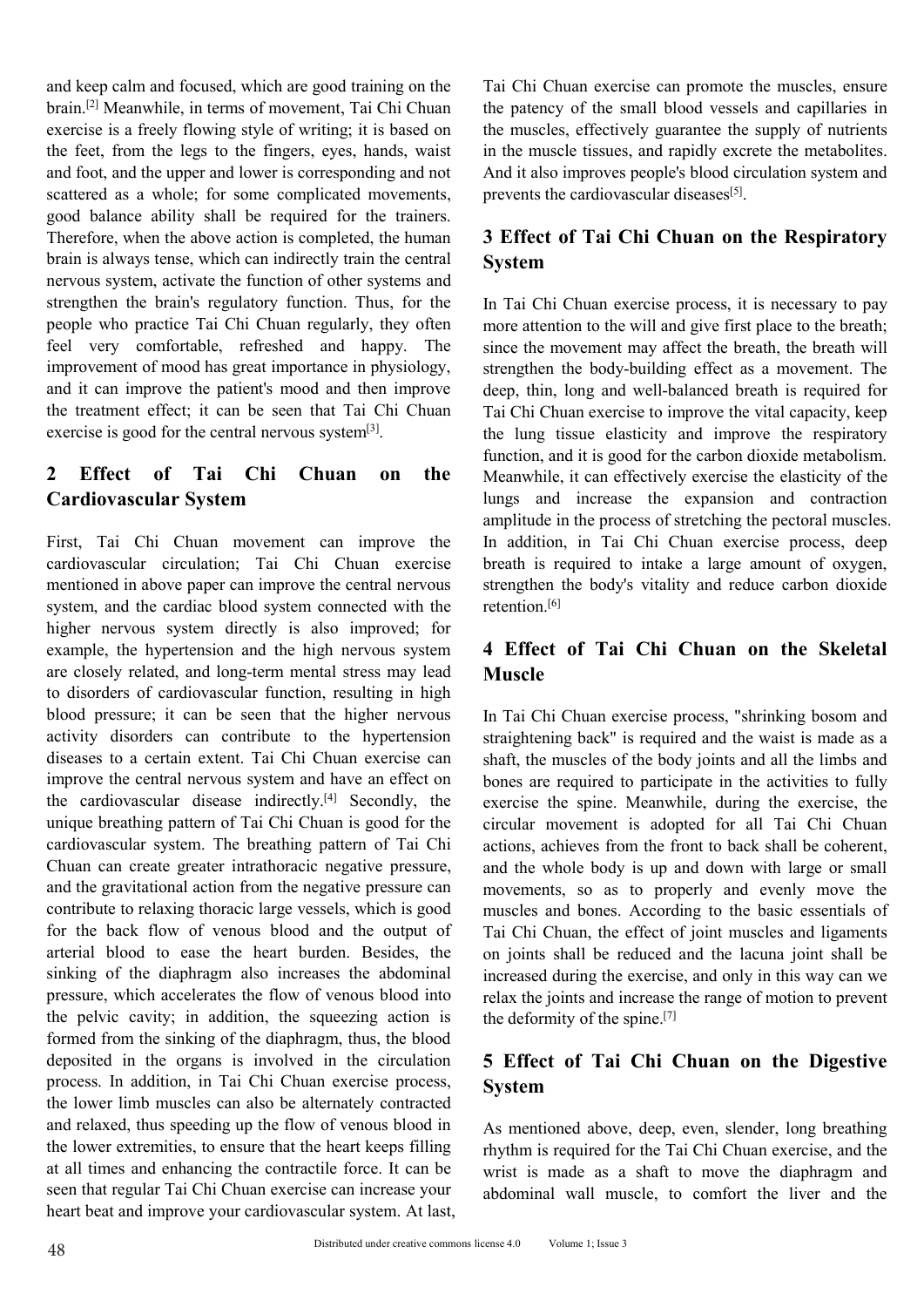gastrointestinal organs rhythmically, promote the in fast speed. In addition, Tai Conclusion of blood in the liver, and accelerate the idea of self-giving. It starts gastrointestinal peristalsis to promote the secretion of gastrointestinal organs rhythmically, promote the in fast speed. In addition, Tai (<br>circulation of blood in the liver, and accelerate the idea of self-giving. It starts<br>gastrointestinal peristalsis to promote the secretion gastrointestinal organs rhythmically, promote the in fast speed. In addition, Tai C<br>circulation of blood in the liver, and accelerate the idea of self-giving. It starts 1<br>gastrointestinal peristalsis to promote the secreti gastrointestinal organs rhythmically, promote the in fast speed. In addition, Tai circulation of blood in the liver, and accelerate the idea of self-giving. It starts gastrointestinal peristalsis to promote the secretion o gastrointestinal organs rhythmically, promote the in fast speed In addition, Tai C<br>circulation of blood in the liver, and accelerate the idea of self-giving. It starts<br>gastrointestinal peristalsis to promote the secretion gastrointestinal organs rhythmically, promote the in fast speed. In addition, Tai circulation of blood in the liver, and accelerate the idea of self-giving. It starts gastrointestinal peristalsis to promote the secretion o gastrointestinal organs rhythmically, promote the in fast speed. In addition, Tai<br>circulation of blood in the liver, and accelerate the idea of self-giving. It starts<br>gastrointestinal peristalsis to promote the secretion o constipation. gastrointestinal organs rhythmically, promote the in fast speed. In addition, Tain circulation of blood in the liver, and accelerate the idea of self-giving. It star gastrointestinal peristalsis to promote the secretion of gastrointestinal organs rhythmically, promote the in fast speed. In addition, Tai circulation of blood in the liver, and accelerate the idea of self-giving. It starts gastrointestinal peristalsis to promote the secretion o gastronicsunar organs injunincariy, promote the in ast speed in addition, rational and accelerate the interver, and accelerate the secretion of bioded in the liver, and accelerate the effective absorption of nutrients. So

encel and of the section of the section of the section of the section of the section of the section of the section of the section of the section of the section of the section of the section of nutrients. So we diffectively Example the sected of the environmental personality in the anticreation of the environmental trace and the environmental trace and secelerate the effective absorption of nutrients. So we effectively renoves people's a can more ungestive juites nont the gastominestimal tract, and<br>
thus accelerate the effectively removes precisively removes precisively removes precisively<br>
can see that frequent Tai Chi Chuan exercise can<br>
effectively prevent The state of Tai Chi Chuan exercise can see the unity of opposites of yir<br>effectively prevent some problems such as dyspepsia and the unity of opposites of yir<br>constipation.<br>The distribution of Tai Chi Chuan on Mental Heal exercise that inequent Tan Chi Chuan exercise can can emich ultil knowledge if effectively prevent some problems such as dyspepsia and the unity of opposites of yin ar constipation.<br>
The **CEffect of Tai Chi Chuan on Mental** enhances of **Tai Chi Chuan and Self-respect** and the specifical of **Ceffect of Tai Chi** Chuan exercises not only help to a healthier and along with the gradual setronger body, but also can develop perfect personality and a The Consumeration of **Consumeration** on Mental Health<br> **Example 18 Consumer Solution** Chain Chain exercises not only help to a healthier and<br>
Soluty Immunologic<br>
Tai Chi Chuan exercises not only help to a healthier and<br>
al **6 Effect of Tai Chi Chuan on Mental Health**<br>
Tai Chi Chuan exercises not only help to a healthier and<br>
Tai Chi Chuan exercises not only help to a healthier and<br>
Show Immunologic Functi<br>
Show Immunologic Function<br>
Show it **BEAT CHECT THE CHE CONDE CONDE THE CHE CONDEND THE CONDEND THE CONDEND THE CONDEND THE CONDEND THE CONDEND THE CONDEND THE CONDEND THE CONDEND THE CONDEND THE CONDEND THE CONDEND THE CONDEND THE SPIRIT OF THE SPIRIT OF TH** Tai Chi Chuan exercises not only help to a healthier and<br>stronger body, but also can develop perfect personality and<br>member of T lymphocyte in<br>mentality. The ones who frequently practice Tai Chi<br>activity of B lymphocyte th For the influence and evelop perfect personality and<br>
the influence of Tlymphocyte<br>
actions are of the interest of the interest of activity of Blymphocyte<br>
chuan always have an open personality. And they are not<br>
activity stress. The most cancel of the students are very perceptively and the most are mentality. The ones who frequently practice Fai Chi activity of B lymphocyte that chi activity of B lymphocyte that characteristic Chi activity Chuan always have an oregionally phacter and can effectively and a decrease of the number of the number of the multiplems and presentation between right and wrong. Tai Chi Chuan the changes of human bod exercise improves Exam always are over personality. Nat they are not the same and an effectively make a clear<br>afraid of frustration and can effectively make a clear activity in thy<br>many becomenses distinction between right and wrong. Tai Ch and or massiano and can crectively many and exert a clear<br>distinction between right and wrong. Tai Chi Chuan<br>exercise improves the ability of self-assessment, and immunologic function<br>enhances self-confidence and self-resp exercise improves the ability of self-assessment, and through these changes of numan<br>enhances self-confidence and self-respect. Tai Chi Chuan<br>enhances self-confidence and self-respect. Tai Chi Chuan<br>enhances self-confidenc Exercist minorities in animy of surfassessmich, and immunologic tunction de<br>enhances self-confidence and self-respect. Tai Chi Chuan<br>has an important impact on college students in mentality.<br>At present, climate of learning Examplese structure and start-expect. The current change is a proportate and states has an important impact on college students in mentality ecover. At the same time, becoming better and better day by day. But the spirit o Frequently to effectively prevent provided and gentle and intervals.<br>
Solution, the same time, send the spirit of such the spirit of such the spirit of such that a better day by day. But the spirit of calcilia, which incre Extra contains of carring of every any considered to provide the spirit of the decoming better and better day by day. But the spirit of decime, which increases part of students is in the status of nervousness for a long ca becoming other and other day by day. But us spin to the spin of the states is in the status of nervousness for a long can effectively promote the influence of academic stress and work timetion. The important safes s. Moreo From the slow action. The invisions of a rediction of the inportant safegure of actemic stress and work there in the important safegure is some psychological problems come into being such as Keeping immunologic function co Extraction in Emication I and working the set all of inner the students and weak the students of confusion, anxiety, narrow-minded personality, flighty and the students in impatience. If things go on like this, students wi Some psychological problems are very usay to burn up-<br>Some psychological problems come into being such as<br>confusion, anxiety, narrow-minded personality, flighty and<br>impatience. If things go on like this, students will appe balance. At present, the majority are the completion and the completion and the complete in peoply impatience. If things go on like this, students will appear immunologic function.<br>
impatience. If things go on like this, s comation, ancey, nation-winned pressure, ingligy and impatience. If things go on like this, students will appear<br>psychological abnormality phenomena, and even trigger<br>serious consequences of behavior abnormality. College<br>f myacknoc. It cames go on the tax, states will appear and population, the and the physiological abnormality phenomena, and even trigger<br>serious consequences of behavior abnormality. College<br>frequently to effectively prevent Experimely and abindum prefinding and a control and they are short and the selfect of Tai Chi students should be requested to practice Tai Chi Chuan frequently to effectively prevent psychological illness. It emphasizes a Strouts solidary and the requested to practice Tai Chi Chuan<br>
students should be requested to practice Tai Chi Chuan<br>
frequently to effectively prevent psychological illness. It<br>
emphasizes a pure heart and few desires, an strate is some of equencity of effectively prevent psychological illness. It emphasizes a pure heart and few desires, and it pursues emphasizes a pure heart and few desires, and it pursues some function of the emotional st Exercise can temperate positional stability by coherent, balanced and gentle and<br>emphasizes a pure heart and few desires, and it pursues<br>emphasizes can decline on<br>slow action. It can highly centralize one's mentality. So i empotional stability by coherent, balanced and greatle and<br>
emotional stability by coherent, balanced and gentle and<br>
slow action. It can highly centralize one's mentality. So it<br>
can effectively get rid of inner distracti Experience and provided and given the same time than the same three can declines and active yet rid of inner distracting thoughts, the molecule, cell, organ reflectively get rid of inner distracting thoughts, the physiolog some control. It can impair volitional quality. It can help overcome some bad the develop the medecule, real produced by entity are entity are entity are the most physical exercise can delay psychological balance. At prese er in the university and of the material induced by ugorous<br>
remove annoyance and intrapspectic conflict, and then get<br>
may hysiology function du<br>
mathem generate spoiling mentality. They have weak nerves<br>
most pound mater Experience and mappy-me continuously then the may be an interest and more posted by experiment and have weak self-control ability. They have weak nerves the moral trait believes if prople and have weak self-control ability someonly children. Advantageous family environment makes<br>them generate spoiling mentality. They have weak nerves<br>them generate spoiling mentality. They have weak nerves<br>and have weak self-control ability. They have weak ne ony contained them generate spoiling mentality. They have weak nerves<br>and have weak self-control ability. They have weak nerves<br>and have weak self-control ability. They are short of hard-<br>working spirit. Therefore, it is v and have weak self-control ability. They are short of hard-<br>and have weak self-control ability. They are short of hard-<br>working spirit. Therefore, it is very easy to generate cannot repair and then almage. If it goes like<br> and are wear served them make their personality then damage. It it goes<br>working spirit. Therefore, it is very easy to generate<br>personal repair and then agi<br>cannot repair and then absorption-<br>Tai Chi Chuan exercise can temp

in fast speed. In addition, Tai Chi Chuan also explains the<br>idea of self-giving. It starts from development law of<br>objective things, completely considers surrounding<br>elements of the environment and the crowds, and<br>offectiv in fast speed. In addition, Tai Chi Chuan also explains the<br>idea of self-giving. It starts from development law of<br>objective things, completely considers surrounding<br>elements of the environment and the crowds, and<br>effectiv in fast speed. In addition, Tai Chi Chuan also explains the<br>idea of self-giving. It starts from development law of<br>objective things, completely considers surrounding<br>elements of the environment and the crowds, and<br>effecti in fast speed. In addition, Tai Chi Chuan also explains the<br>idea of self-giving. It starts from development law of<br>objective things, completely considers surrounding<br>elements of the environment and the crowds, and<br>effectiv in fast speed. In addition, Tai Chi Chuan also explains the<br>idea of self-giving. It starts from development law of<br>objective things, completely considers surrounding<br>elements of the environment and the crowds, and<br>effecti in fast speed. In addition, Tai Chi Chuan also explains the<br>idea of self-giving. It starts from development law of<br>objective things, completely considers surrounding<br>elements of the environment and the crowds, and<br>effecti in fast speed. In addition, Tai Chi Chuan also explains the<br>idea of self-giving. It starts from development law of<br>objective things, completely considers surrounding<br>elements of the environment and the crowds, and<br>effectiv in fast speed. In addition, Tai Chi Chuan also explains the<br>idea of self-giving. It starts from development law of<br>objective things, completely considers surrounding<br>elements of the environment and the crowds, and<br>effectiv in fast speed. In addition, Tai Chi Chuan also explains the<br>idea of self-giving. It starts from development law of<br>objective things, completely considers surrounding<br>elements of the environment and the crowds, and<br>effectiv in fast speed. In addition, Tai Chi Chuan also explains the<br>idea of self-giving. It starts from development law of<br>objective things, completely considers surrounding<br>elements of the environment and the crowds, and<br>effecti idea of self-giving. It starts from development law of objective things, completely considers surrounding elements of the environment and the crowds, and effectively removes people's aloneness. Moreover, people can enrich

activity of B lymphocyte that makes antibody is objectively things, completely considers surrounding elements of the environment and the crowds, and effectively removes people's aloneness. Moreover, people can enrich their reducing. The mumber of the environment and the crowds, and effectively removes people's aloneness. Moreover, people can enrich their knowledge in communication to realize the unity of opposites of yin and yang.<sup>[8]</sup><br>7 **Ef** Electively removes people's aloneness. Moreover, people<br>can enrich their knowledge in communication to realize<br>the unity of opposites of yin and yang.<sup>[8]</sup><br>**7** Effect of Tai Chi Chuan on Old People's<br>Body Immunologic Funct **Example 12** in the summarization of reality of opposites of yin and yang.<sup>[8]</sup><br> **7 Effect of Tai Chi Chuan on Old People's**<br> **Body Immunologic Function**<br>
Along with the gradual senescence of human body, the<br>
number of T **Example 18 and Solution School Community** of opposites of yin and yang.<sup>[8]</sup><br> **7 Effect of Tai Chi Chuan on Old People's**<br> **Body Immunologic Function**<br>
Along with the gradual senescence of human body, the<br>
number of T ly The **Example of Tai Chi Chuan on Old People's**<br> **Example 19 Express Script and yangle.**<br> **Example 19 Express Body Immunologic Function**<br>
Along with the gradual senescence of human body, the<br>
number of T lymphocyte is obvio 7 Effect of Tai Chi Chuan on Old People's<br>Body Immunologic Function<br>Along with the gradual senescence of human body, the<br>number of T lymphocyte is obviously declining. The<br>activity of B lymphocyte that makes antibody is ob **EXECTE OF THE COMMON CONTROVERT STANDS CONTROLLY SERVIDED SERVIDED Along with the gradual senescence of human body, the number of T lymphocyte is obviously declining. The activity of B lymphocyte that makes antibody is ob Booty Infinition declination**<br>Along with the gradual senescence of human body, the<br>number of T lymphocyte is obviously declining. The<br>activity of B lymphocyte that makes antibody is obviously<br>reducing. Also the number of Along with the gradual senescence of human body, the number of T lymphocyte is obviously declining. The activity of B lymphocyte that makes antibody is obviously reducing. Also the number of thymosin to adjust immune activ Function. The important safeguard of human body, the nativity of B lymphocyte is obviously declining. The activity of B lymphocyte that makes antibody is obviously reducing. Also the number of thymosin to adjust immune act maniocr of 1 symphocyte is obviously decining. The<br>activity of B lymphocyte that makes antibody is obviously<br>reducing. Also the number of thymosin to adjust immune<br>activity in thymus is apparently reducing. However, all of activity of *B* tymphocyte that makes antiology is coviously<br>reducing. Also the number of thymosin to adjust immune<br>activity in thymus is apparently reducing. However, all of<br>these changes of human body can make old people reducing. Also the nambel of thymosin to adjust infinite<br>activity in thymus is apparently reducing. However, all of<br>these changes of human body can make old people's<br>immunologic function decline step by step. So they are<br>e Example 18 above the bad cells in people's body, and then immunologic function decline step by step. So the easy to contract a disease, and it needs a long ti recover. At the same time, senescence makes recog capability an activity in thymus is apparently reducing. However, all of<br>these changes of human body can make old people's<br>immunologic function decline step by step. So they are<br>easy to contract a disease, and it needs a long time to<br>re Example 18 and the crowd who is lack of physical exercise<br>decline, which increases cancer risk. But Tai Chi Chuan<br>can effectively promote old people's immunologic<br>function. The important safeguard of human body that<br>defens exercise, which increases cancer that Ext Tarl Cin Chiam<br>can effectively promote old people's immunologic<br>function. The important safeguard of human body that<br>defenses malignant bacteria is humoral immune system.<br>Keeping i

# **Senescence**

over-dose physical exercise will also speed in the distributed with the fact that active oxyger<br>lerant action. At the peroxide, which influences body's micro-ci<br>ple more vivacious, then raises blood pressure. Antioxidant<br>a Example 1.1 and the material of human body that<br>defenses malignant bacteria is humoral immune system.<br>Keeping immunologic function in normal can effectively<br>remove the bad cells in people's body, and then improve<br>immunolog Final Consumers and the matter of numeral statements are defenses malignant bacteria is humoral immune system.<br>
Keeping immunologic function in normal can effectively<br>
remove the bad cells in people's body, and then improv **Example Solution** during the morning during the equipment of the bad cells in people's body, and then improve immunologic function.<br> **8 Effect of Tai Chi Chuan on Confronting**<br> **9 Effect of Tai Chi Chuan on Confronting**<br> most precept the bad cells in people's body, and then improve<br>immunologic function.<br>**8 Effect of Tai Chi Chuan on Confronting**<br>**Senescence**<br>Some function of the crowd who is lack of physical<br>exercise can decline on varying present. **Solution Example 19 and Example 19 and Example 19 and Example 19 and Senescence**<br>
Some function of the crowd who is lack of physical<br>
exercise can decline on varying degree, mainly on<br>
molecule, cell, organ and **8 Effect of Tai Chi Chuan on Confronting**<br> **8 Effect of Tai Chi Chuan on Confronting**<br> **Senescence**<br>
Some function of the crowd who is lack of physical<br>
exercise can decline on varying degree, mainly on<br>
molecule, cell, o **8 Effect of Tai Chi Chuan on Confronting**<br>**Senescence**<br>**Some function of the crowd who is lack of physical**<br>exercise can decline on varying degree, mainly on<br>molecule, cell, organ and system and so on. While<br>physical exer Senescence<br>Some function of the crowd who is lack of physical<br>exercise can decline on varying degree, mainly on<br>molecule, cell, organ and system and so on. While<br>physical exercise can delay the declination of part<br>physiolo Some function of the crowd who is lack of physical<br>exercise can decline on varying degree, mainly on<br>molecule, cell, organ and system and so on. While<br>physical exercise can delay the declination of part<br>physiology function Some function of the crowd who is lack of physical<br>exercise can decline on varying degree, mainly on<br>molecule, cell, organ and system and so on. While<br>physical exercise can delay the declination of part<br>physiology function some function of the clowa who is fact of physical<br>exercise can decline on varying degree, mainly on<br>molecule, cell, organ and system and so on. While<br>physical exercise can delay the declination of part<br>physiology function exercise can decime on varying degree, manny on<br>molecule, cell, organ and system and so on. While<br>physical exercise can delay the declination of part<br>physiology function during senescence. Free radical is the<br>most popular molecule, eer, organ and system and so on. which<br>physical exercise can delay the declination of part<br>physiology function during senescence. Free radical is the<br>most popular maturing theory in the medical field at<br>present. physical exercise can delay are decimation of part<br>physiology function during senescence. Free radical is the<br>most popular maturing theory in the medical field at<br>present. It believes if people intake more heat, the free<br>r providely ranchology ranchology in the medical field at<br>present. It believes if people intake more heat, the free<br>radical produced by metabolism can attack cells and make<br>them damage. If it goes like this in a long time, c most popular maturing incory in the included included a<br>present. It believes if people intake more heat, the free<br>radical produced by metabolism can attack cells and make<br>them damage. If it goes like this in a long time, c presum. It between a people make more neat, the rice radical produced by metabolism can attack cells and make them damage. If it goes like this in a long time, cells cannot repair and then aging problem will appear. So we radical produced by included is then damage. If it goes like this in a long time, cells cannot repair and then aging problem will appear. So we can see from it that absorbing overmuch nutrition can speed up senescence. The ment damage. It it goes ince this in a long time, cens<br>cannot repair and then aging problem will appear. So we<br>can see from it that absorbing overmuch nutrition can<br>speed up senescence. The ability of body to manufacture<br>a